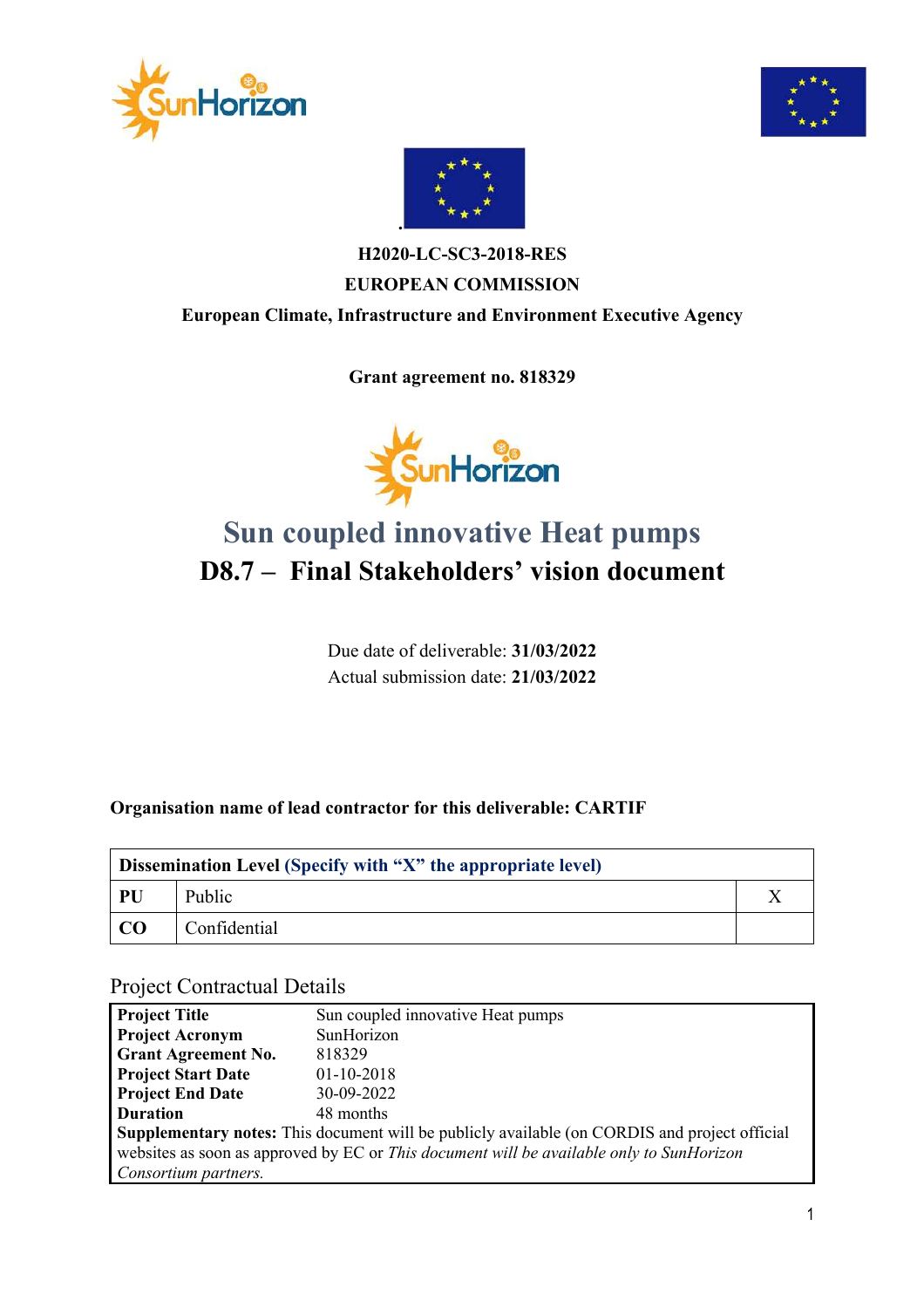



| 1              |     |  |
|----------------|-----|--|
| $2^{\circ}$    |     |  |
| 3 <sup>1</sup> |     |  |
|                | 3.1 |  |
|                |     |  |
|                |     |  |
|                |     |  |
| $\overline{4}$ |     |  |
| A.             |     |  |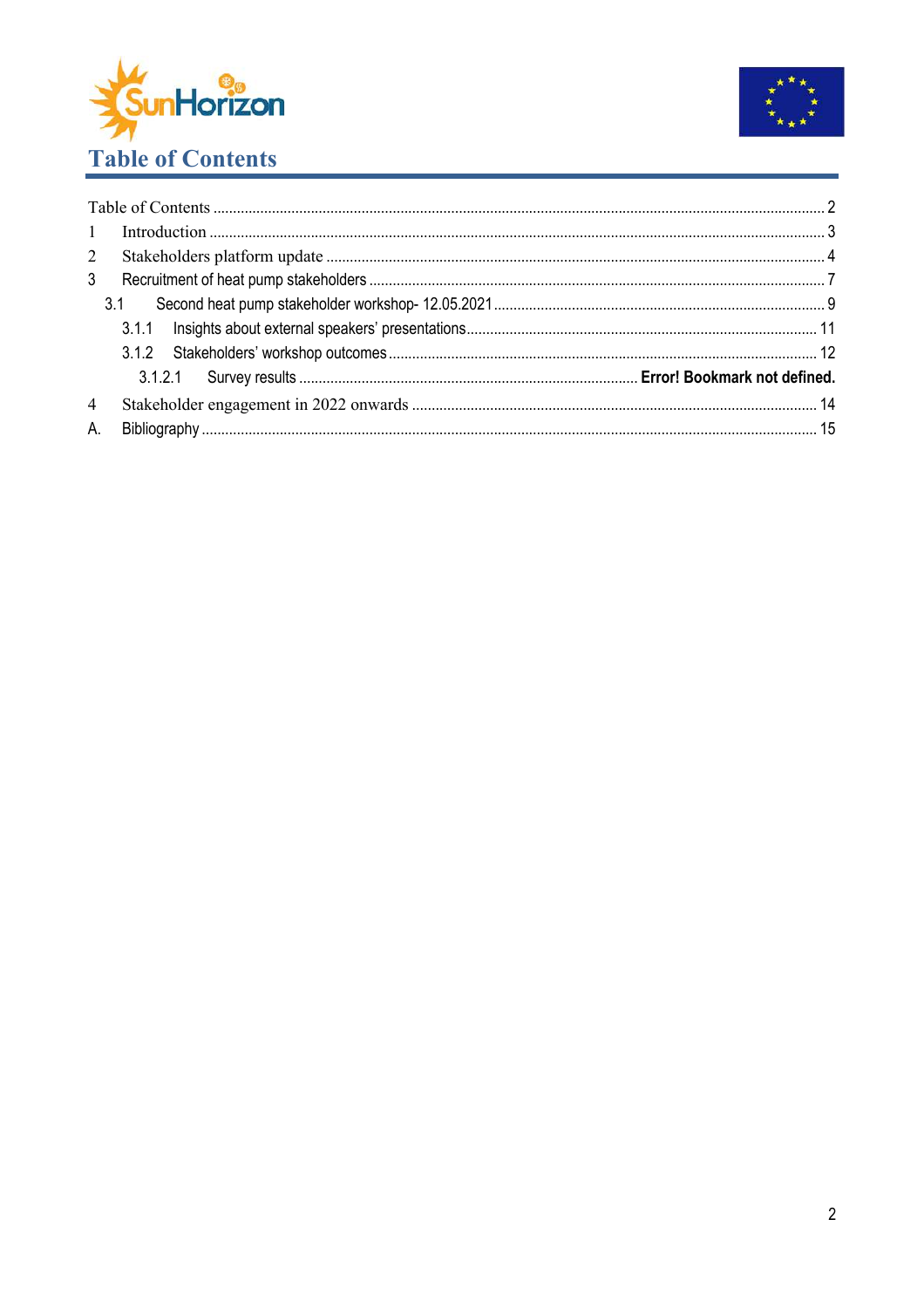



Within the SunHorizon task 8.2 "Stakeholders engagement and events" is foreseen the organisation of stakeholders' groups and events to continuously disseminate the SunHorizon objectives and results from perspectives out of the SunHorizon consortium. One stakeholders' group is dedicated to the solar sector and one for the heat pump sector. The former group is being coordinated by CEA with an intensive participation in the IEA SHC task60 PVT applications to generate knowledge on this topic, models and insights that can be shared with stakeholders. The second group, heat pump sector, is being coordinated by CARTIF. Both groups are supported by EHPA and RINA on task T8.2.

All the consortium has been inquired and encouraged to provide and support the stakeholders mapping activities. This D8.7 report describes the activities to constitute and animate the SunHorizon stakeholders' group from September 2020 to March 2021, towards SunHorizon Replication.

Heat pumps are part of the technology combinations of the project, which covered a wide range of heat pumps: adsorption (from the provider Fahrenheit), vapour compression (from the provider BDR) and gasdriven thermal heat pump (from the provider BoostHeat). These heat pumps are combined with solar technologies to enhance the operation of the system's efficiency, and can help on providing the needed heating and cooling needs without relying in fossil-fuels. Energy utilities such as Energy Service Companies (ESCOs) can help on promoting the use of heat pumps, as they can act as Heating as a Service (HaaS) provider or through Energy Performance Contracts (EPCs), by financing, designing and operating the installations in the building sector.

The stakeholders' engagement strategy for the SunHorizon project is composed by different steps, as follow:

1. creation of a sign-up page on the project website (https://sunhorizon-project.eu/sign-up/),

2. creation of a database with the subscribed stakeholders,

3. creation of ad hoc campaigns on social media to promote the T8.2 activities and the subscription as stakeholders,

4. create ad hoc newsletter/email for the stakeholders, keeping them informed on the project activities,

5. organisation of the second stakeholders workshop dedicated to 'Heat pumps manufacturers and Energy Utilities'.

6. share the material of the event and present the forecast activities related to T8.2 to them.

Dissemination of the presentations and video recording of the event, on the SunHorizon platforms (social media and website).

7. Questionnaire survey and survey campaign circulated among all the stakeholders engaged and promoted via social media, to collect relevant insights on innovative H&C solutions for buildings.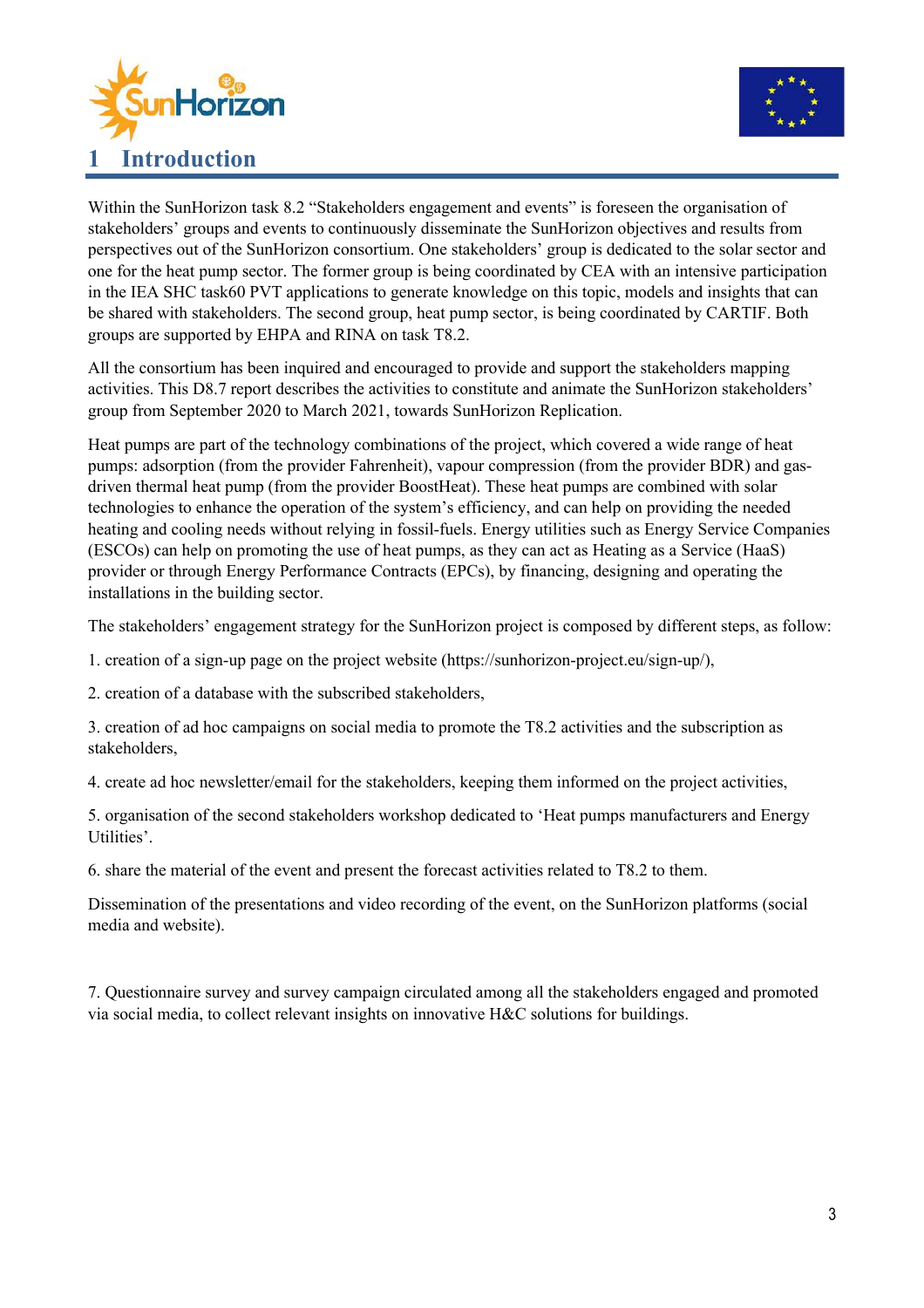



The consortium has been active since the beginning of the project in engaging with external stakeholders to sign up on the newsletter and to join SunHorizon's stakeholders' workshops and other events.

The stakeholders' platform on the website can be seen in Figure 1 and the support letter can be seen in Figure 2.



*Figure 2: picture of the sign-up format*

Since the creation of the stakeholders' platform on the project website, we have collected up to February 2022 the subscription of 70 people (from 65 different organisations), both from the solar and Heat Pump sectors.

Hereafter the full list of companies and organisations registered as stakeholders in the SunHorizon database:

- 1. AMPERE POWER ENERGY S.L.
- 2. Area cooling solutions
- 3. asdf
- 4. Aspiration Energy Private Limited
- 5. ATLANSUN
- 6. AZUR SYSTEME SOLAIRE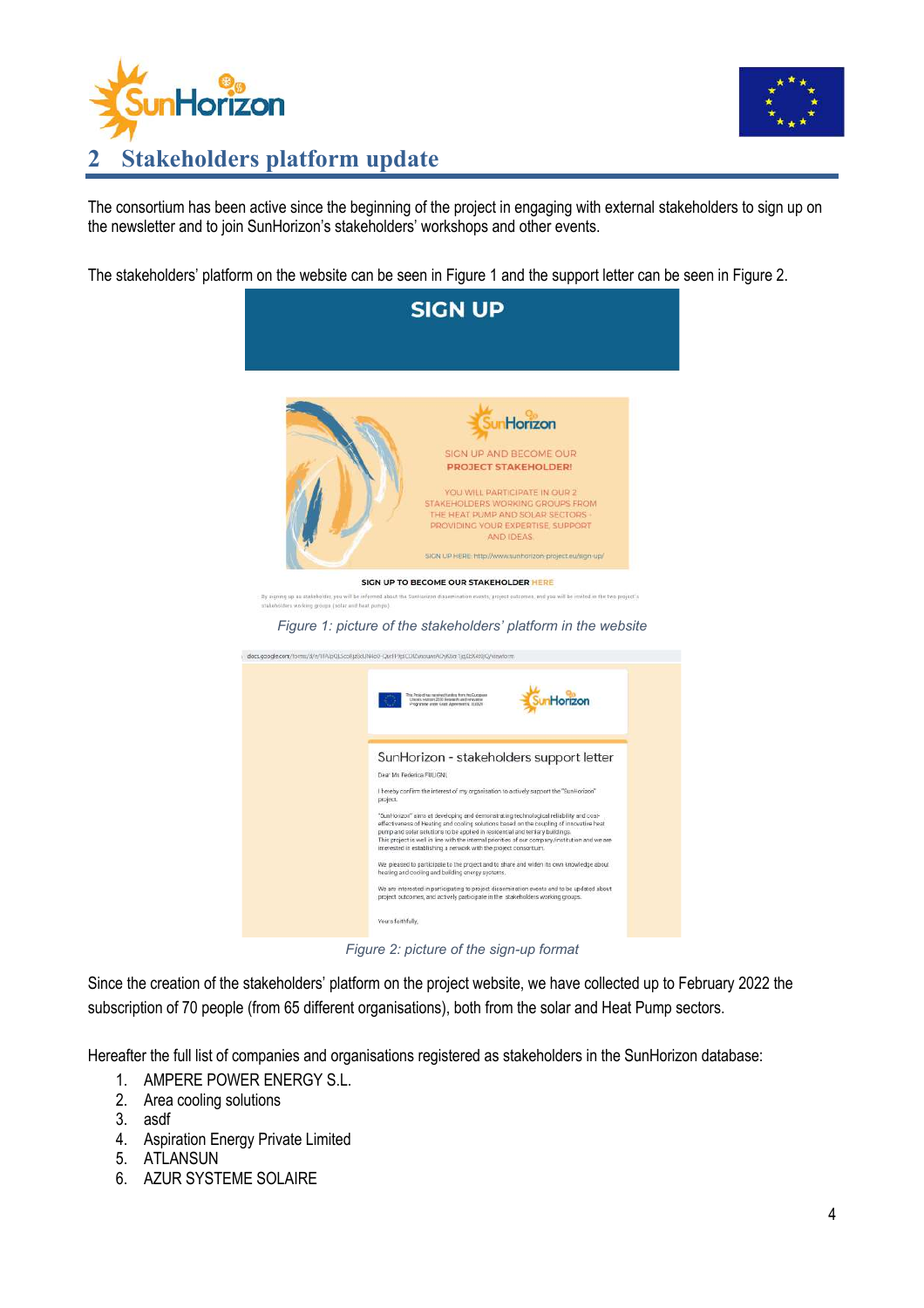



- 7. BATIRAMA
- 8. BDR THERMEA GROUP
- 9. BlueTerra Energy Experts B.V.
- 10. CEIS
- 11. City of Ni š
- 12. Climate Futures
- 13. Climatech limited
- 14. CRES
- 15. De Beijer RTB bv/SolabCool bv
- 16. Department for Business Energy and Industrial Strategy
- 17. Easy Smart Grid GmbH
- 18. EGEC European Geothermal Energy Council
- 19. EHPA
- 20. EndeF Engineering
- 21. energy -serv
- 22. Enerplan
- 23. Eurac Research
- 24. EUREC
- 25. Euroheat & Power
- 26. European Copper Institute
- 27. GRE -Liège (Groupement de Redéploiement Economique)
- 28. GreenStorm Consultants
- 29. HEAT GmbH
- 30. Independent
- 31. INSA Lyon
- 32. Interreg France Channel England SunPeople project consortium
- 33. JKP Gradska toplana Ni š
- 34. Jurmala District Heating Company
- 35. Kryvyi Rih National University
- 36. Laborelec s.a.
- 37. Maya Enterprises
- 38. MICROPLAN
- 39. NTB Interstaatliche Hochschule für Technik Buchs
- 40. PassivSystems Ltd.
- 41. Prime Laser Technology
- 42. SAGNIER ENERGIES
- 43. SARP Industries Pôle Centre -Est Méditerranée
- 44. Solar energies and strategies
- 45. Solar Heat Europe/ESTIF
- 46. Solar Tomorrow Inc.
- 47. Swedish refregiration and heatpump association
- 48. Tarbiat Modares University
- 49. TECSOL
- 50. The University of Nottingham
- 51. Tweles Beteiligungsgesellschaft mbH
- 52. UCSA UFFICIO COMUNE PER LA SOSTENIBILITA' AMBIENTALE
- 53. Université de Lille
- 54. Université de Perpignan
- 55. University of Bologna
- 56. University of catania
- 57. University of La Laguna
- 58. University of Stuttgart
- 59. University of Twente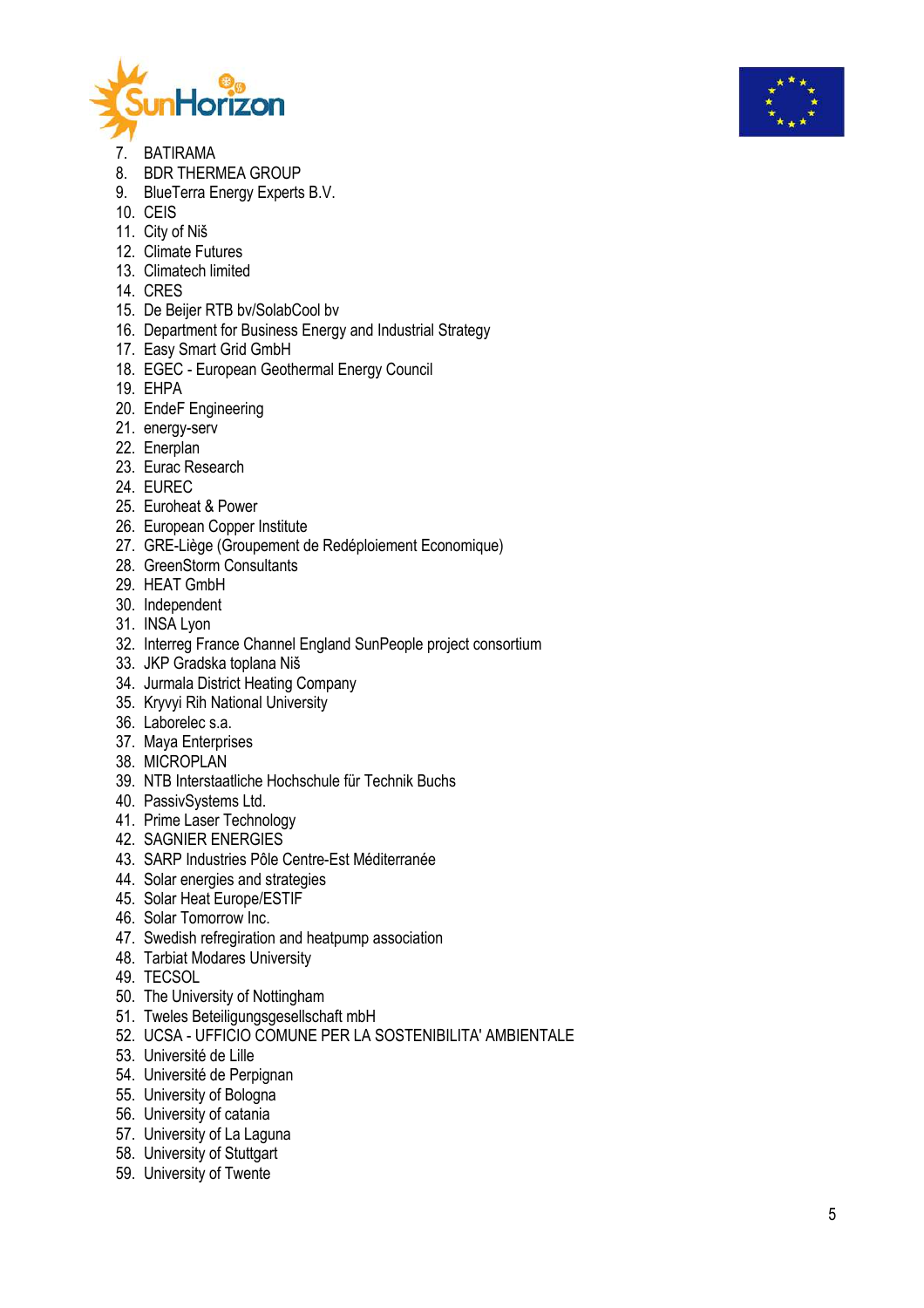

- 60. upv
- 61. Veotherm
- 62. Vibhu Solar Energie
- 63. vivacitas homes
- 64. W/E consultants
- 65. XRG Consultants Inc.

The recruiting of new stakeholders is a constant priority for the development of T8.2, for this reasons EHPA periodically publish dedicated posts on social media and on the project newsletter to promote the stakeholders' engagement and platform.

See in Figure 3,4 some examples.



*Figure 3: June's newsletter edition shared in twitter*



*Figure 4: SunHorizon engagement shared in twitter*

To accomplish the first stakeholders' analysis, we organised the second stakeholder workshop involving heat pump manufacturers and energy utilities. A dedicated analysis of this event is provided in chapter 3.1.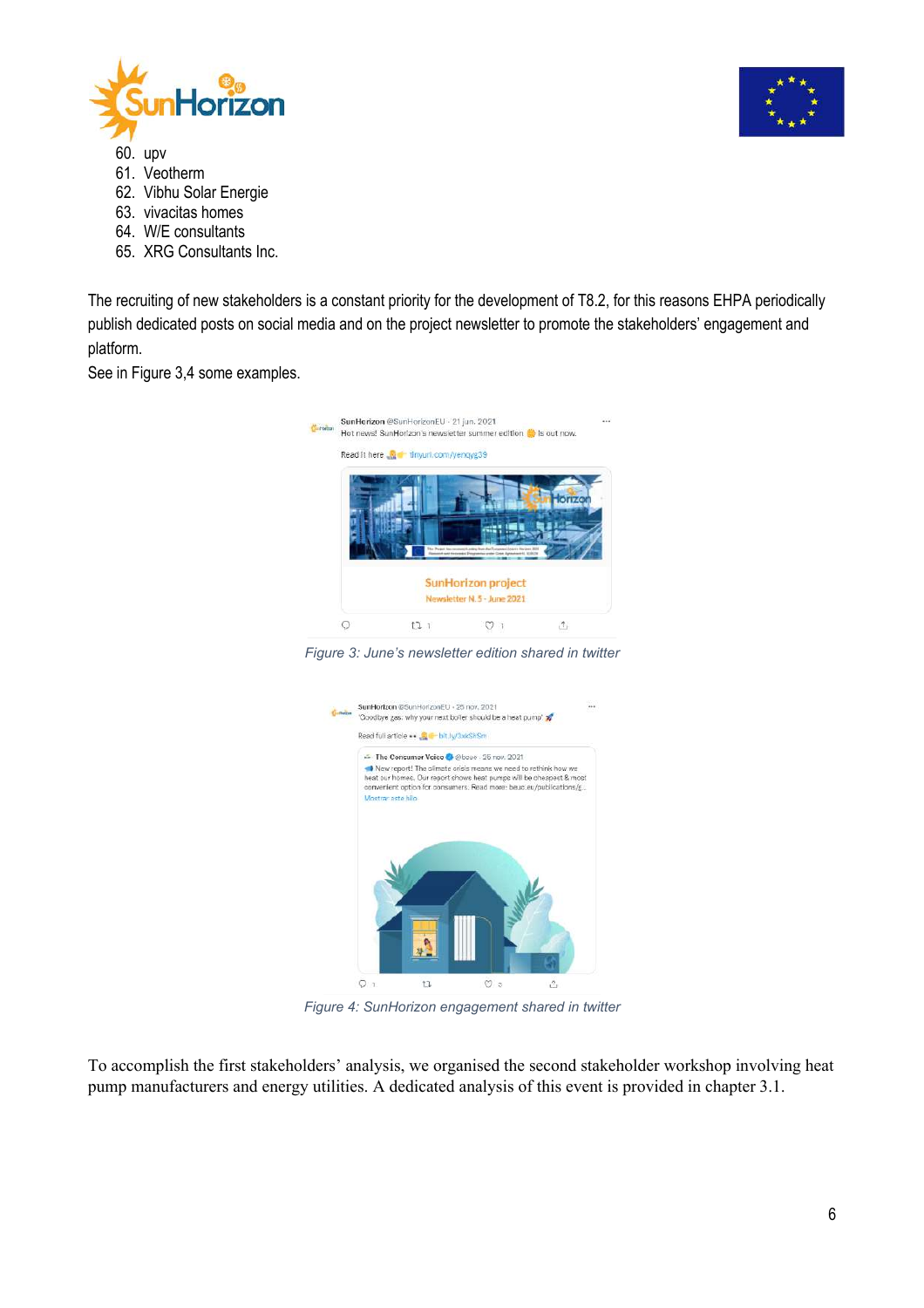



### **3 Recruitment of heat pump stakeholders**

The recruitment of heat pump and energy utilities' stakeholders have been performed through workshops, events and publication in REHVA journal.

On October 29th 2020, the SunHorizon project has been presented in the joint workshop "Renewable Heating and Cooling Solutions for Buildings and Industry" at the Sustainable Places conference. The workshop was held together with other fourteen H2020 EU-funded projects from the biomass, geothermal, solar thermal and heat pump sectors to discuss a common strategy for increasing the use of renewable energy technologies for heating and cooling for buildings and industry. The video can be seen in https://www.sustainableplaces.eu/home/sp20-workshops-events/sp20 renewable-hc-solutions-for-buildings-and-industry-workshop/.

On September 28th 2021, the SunHorizon project has been presented in the joint workshop "Renewable Heating and Cooling Solutions for Buildings and Industry 2.0" at the Sustainable Places conference (SP2021). The workshop was held together with the same partners than the session on 2020, but including solutions towards NZEB concepts and solutions addressing the envelope. The video of the joint workshop was shared in twitter after the event. https://www.sustainableplaces.eu/renewable-heating-and-cooling-solutions-for-buildings-and-industry/



*Figure 5: SunHorizon workshop in Sustainable Places (SP2021)*

Furthermore, the SunHorizon partners (EHPA, RINA, CNR, CEA, CARTIF) published an article in the REHVA journal (bulletin October 2021), presenting the innovative 5 Technology Packages developed within the SunHorizon project, and explaining how the technologies will be performing in each of the 8 European demos. REHVA Journal is a technical, practical journal for the HVAC industry professionals. It is read by Designers, Consultants, Manufacturers, Investors, Mechanical Contractors, Sales and Representative Companies, Architects Energy sector's professionals, governmental institutions authorities, etc. It is open access, and can be accessed through: https://www.rehva.eu/rehvajournal/chapter/default-cb84adc317-10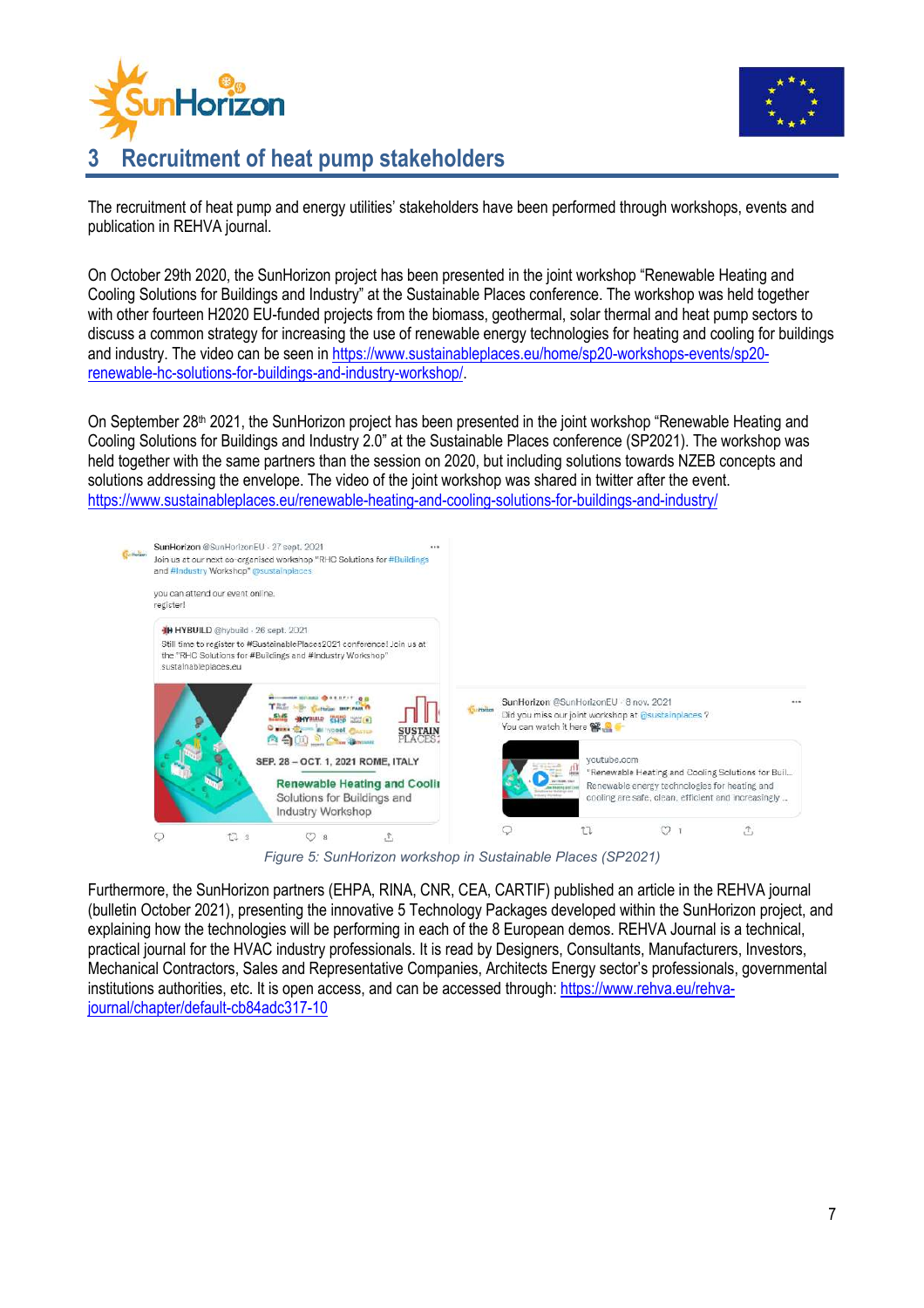





*Figure 6: Twitter post to promote the publication in REHVA Journal*

The article published on REHVA journal, has been shared in all SunHorizon platforms (website, social media) and newsletter.

Moreover, during the last European Summit and HP Forum (during 2021), EHPA directly engaged with stakeholders from the Heat Pump sector and disseminated the goals of the project. these were great opportunities to engage with the most relevant stakeholders from the European heat pump sector.

The international world of heat pumps gathers in Nuremberg on 26 – 27th October 2021. Prominent speakers and international decision-makers from the worlds of trade, industry and science will meet for this event. SunHorizon participated with a stand, see Figure 7.



*Figure 7: Participation in the European Heat Pump Summit in October 27th 2021*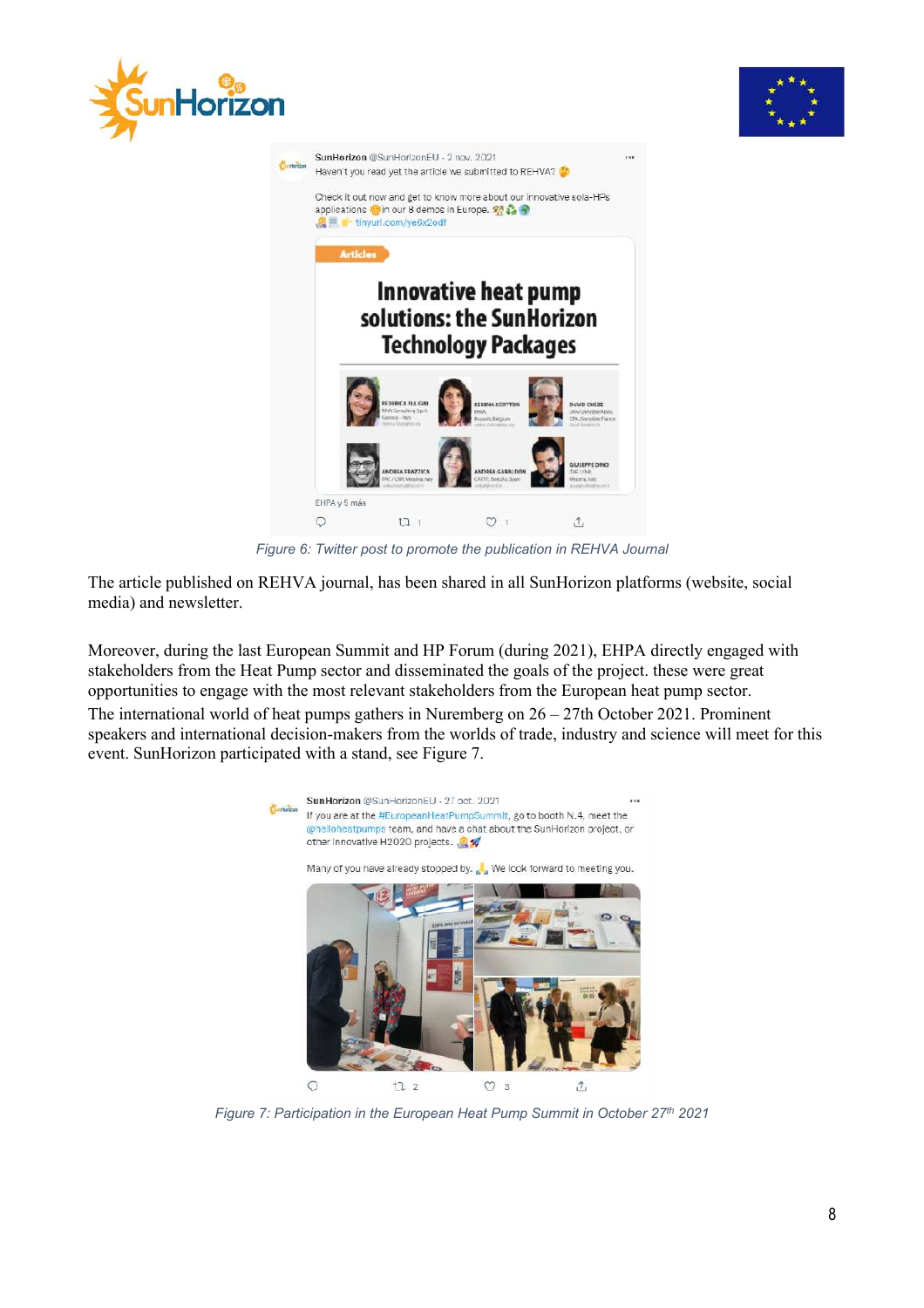



Lastly, RINA participated in the "Green heating and cooling workshop: Heat Pump RD&I in EU Projects", a shared workshop with REWARDHeat project was hold on October 6th in 2021. The video of the meeting can be accessed through https://www.youtube.com/watch?v=pfeIOEmO-oY

| ستنبد | SunHorizon @SunHorizonEU - 14 sept. 2021<br>join us in our next workshop.                                                                  |  |      | 111             |  |  |                            |  |  |  |  |  |
|-------|--------------------------------------------------------------------------------------------------------------------------------------------|--|------|-----------------|--|--|----------------------------|--|--|--|--|--|
|       |                                                                                                                                            |  |      |                 |  |  |                            |  |  |  |  |  |
|       | $-6.10.2021$                                                                                                                               |  |      |                 |  |  |                            |  |  |  |  |  |
|       | 10:00 - 12:00 CEST                                                                                                                         |  |      |                 |  |  |                            |  |  |  |  |  |
|       | Haven't you registered? Dit.ly/3h6YxGQ                                                                                                     |  |      |                 |  |  |                            |  |  |  |  |  |
|       | - EHPA @helloheatoumos - 14 sept. 2021                                                                                                     |  |      |                 |  |  |                            |  |  |  |  |  |
|       | Discover how 3 Innovative EU #projects approach R&I of #heatpump<br>applications at #REWARDHeat's "Green Heating and Cooling<br>Workshop". |  |      |                 |  |  |                            |  |  |  |  |  |
|       | 6.10.2021<br>(910:00 - 12:00 CEST                                                                                                          |  |      |                 |  |  |                            |  |  |  |  |  |
|       | Haven't you registered? Labit. W/3h6YxGO                                                                                                   |  |      |                 |  |  |                            |  |  |  |  |  |
|       |                                                                                                                                            |  |      | -Florina<br>おこち |  |  |                            |  |  |  |  |  |
|       | 06.10.2021<br><b>GREEN</b>                                                                                                                 |  |      |                 |  |  |                            |  |  |  |  |  |
|       |                                                                                                                                            |  |      |                 |  |  | HEATING <b>AND</b> COOLING |  |  |  |  |  |
|       |                                                                                                                                            |  |      |                 |  |  | <b>WORKSHOP</b>            |  |  |  |  |  |
|       | <b>Heat Pump RD&amp;I in EU Projects</b>                                                                                                   |  |      |                 |  |  |                            |  |  |  |  |  |
|       |                                                                                                                                            |  |      |                 |  |  |                            |  |  |  |  |  |
|       |                                                                                                                                            |  | 13 1 |                 |  |  |                            |  |  |  |  |  |

*Figure 8: Green heating and cooling workshop: Heat Pump RD&I in EU Projects, Twitter post*

The event aimed at presenting the most valuable EU projects and experiences putting Heat Pump at the centre of the energy transition. The event was organised in the framework of the HP Forum organised in Brussels by EHPA on the 29- 30th of September 2021. More than 200 people registered to the event, and the main players from the heat pump sector attended the event.

The material showcased during the event and its video recording are accessible here: https://sunhorizonproject.eu/green-heating-and-cooling-workshop-presentations-now-available/

Especially for the organisation of the 2nd SunHorizon stakeholders workshop, EHPA made a strong use of its network (more than 2000 contacts) and membership in inviting them to participate in the SunHorizon meeting and sharing the project's achievements and heat pump innvation.

#### 3.1 Second heat pump stakeholder workshop- 12.05.2021

The second stakeholders' workshop has been focused on heat pump (HP) technologies and innovation in this field within SunHorizon project. Furthermore, the ESCO perspective was given to share the business models associated with HPs. The event, under the organization of CARTIF, EHPA and RINA-C has been structured with the following agenda.

Agenda **"**Working towards the same mission with innovative heat pump solutions" Subtitle: SunHorizon in the context of Horizon Europe 12th of May 2021, on Zoom. Welcome speech by Serena Scotton (EHPA), presentation here "Introduction to SunHorizon 5 innovative Technology Packages", by Andrea Gabaldon Moreno (Cartif), presentation here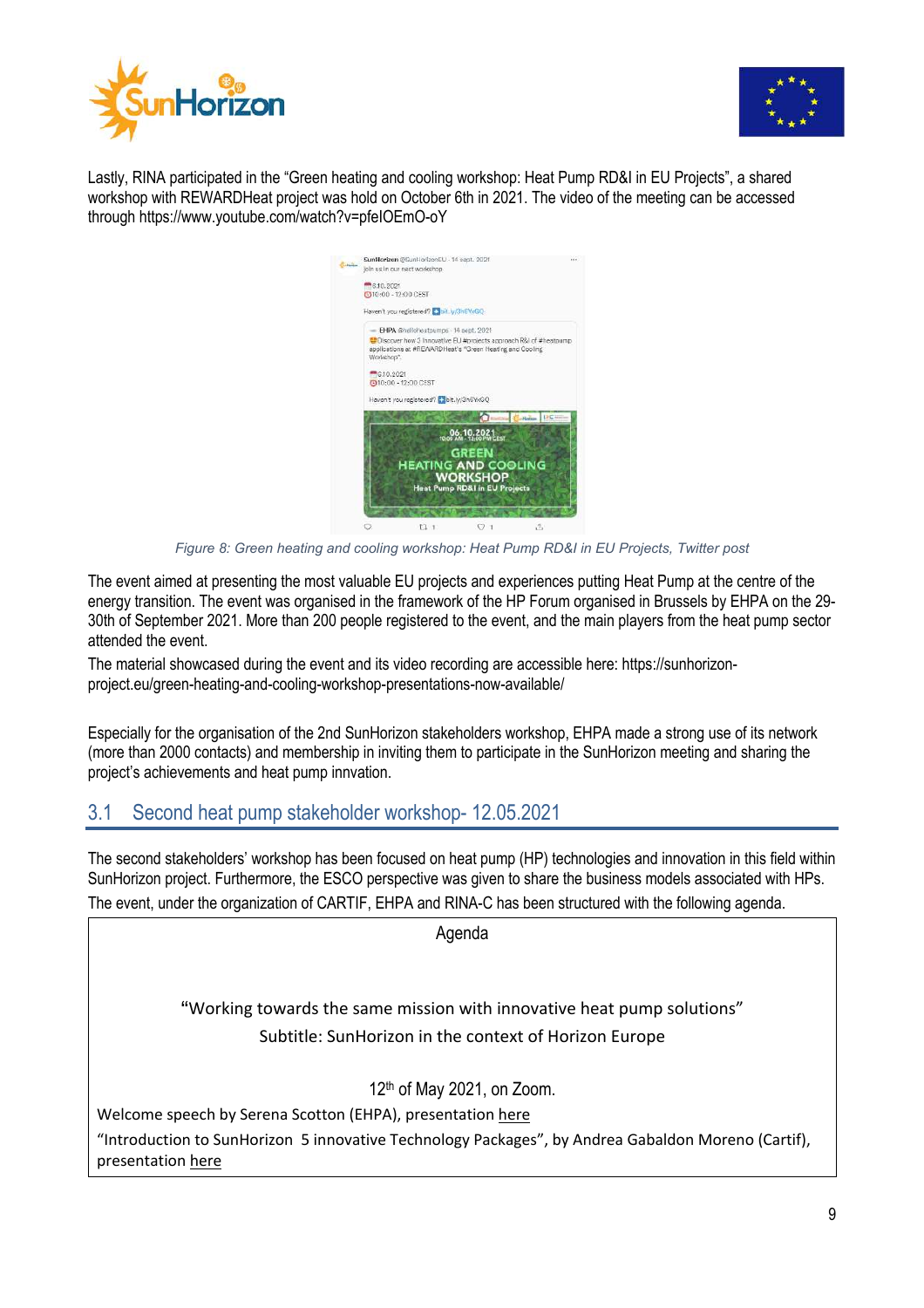



"EU heating and cooling policy & EHPA priorities 2021", by Jozefien Vanbecelaere (EHPA), presentation here

SunHorizon heat pumps technology presentations:

"Solar hybrid Heat Pump" from BDR THERMEA, by Sébastien Vacher, presentation here

"Natural gas driven Heat Pump" from BoostHeat, by Norbert Dischinger, presentation here

"Hybrid adsorption/compression chiller" from Fahrenheit, by Bashir Kanawati, presentation here

"SunHorizon business models and ESCO's perspective", by Josep Mitats Carmona (Veolia), presentation here



We'll present the #HPs technology developed in @SunHorizonEU and we will talk about the current EU policy framework and #HorizonEurope.

Join us & register for free tinyurl.com/yfcbd9vh



*Figure 9 banner and communication of the event*

We aimed at providing to the participants a general overview of the SunHorizon project and all technologies involved in the project, but focusing on the heat pump perspective and energy performance increased thanks to the application of the technology packages in the demo sites. SunHorizon technology packages were presented, which combine different innovative heat pumps with solar and a stratified storage that is able to maximize the use of solar, instead of simply dump and take energy from the ambient. The following advantages were presented:

- The combination of heat pumps with solar allows to increase the efficiency, and the use of solar
- The good thing is that is sold as a package and it has been studied to optimize the sizes and the control settings
- Furthermore, most of the technology packages are going to use natural refrigerants, which are in line with F-GAS regulation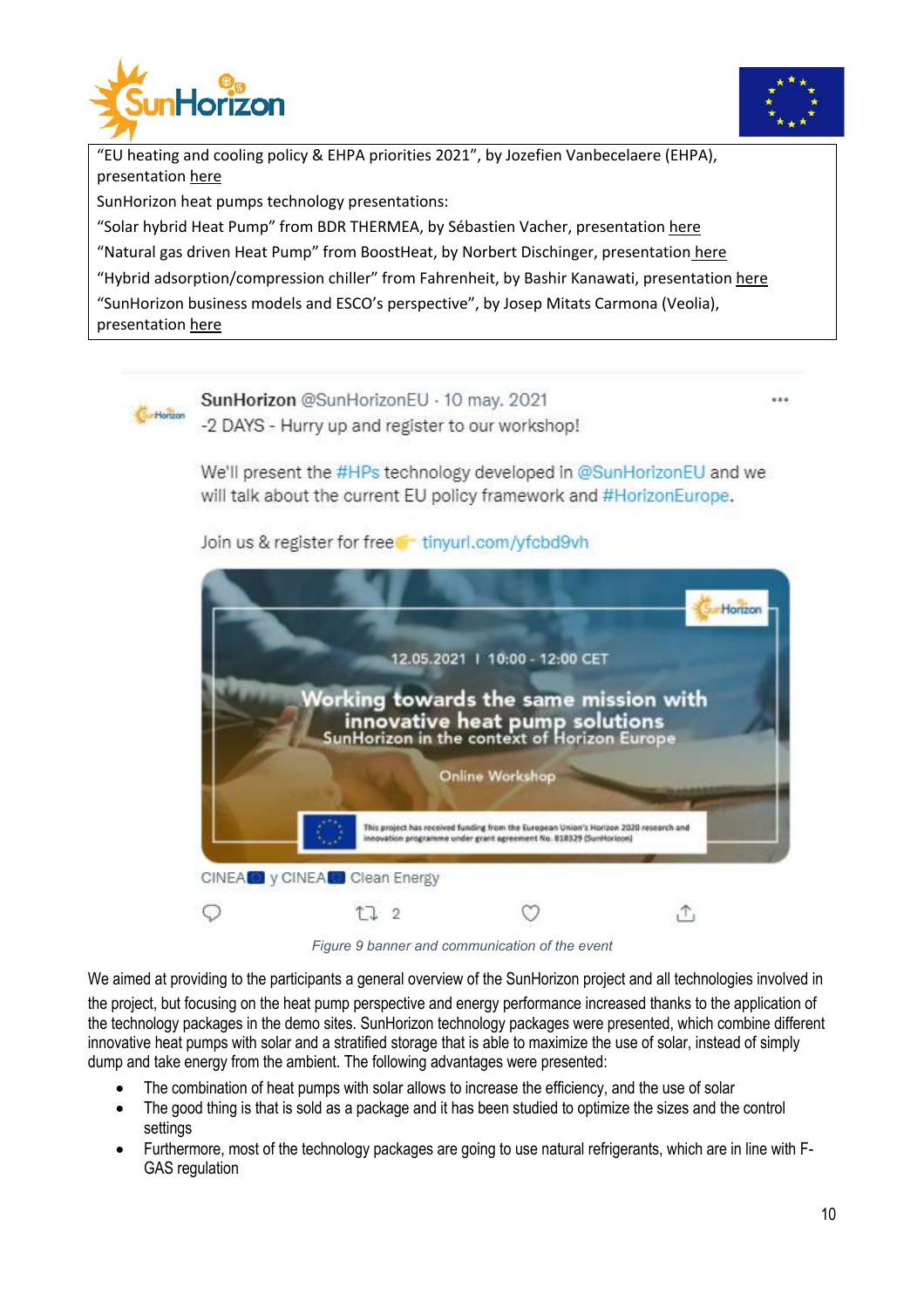



The workshop was held online, its recording has been shared within the participants and on the SunHorizon channels (LinkedIn, Twitter, YouTube, website) as well as all the other presentations. The recording of the session can be found here

The workshop was attended by 60 participants, and there were 120 people registered to the event.

After the event all the materials was shared among the attendees.

#### **3.1.1 Insights about external speakers' presentations**

The presentation about "EU heating and cooling policy & EHPA priorities 2021", provided by Jozefien Vanbecelaere (EHPA), available here, focussed on providing inputs on the main EU dossiers and how they are influencing the current EU heat pump market.

More into details, Jozefien provided inputs on the current EU heat pump market trends (figure 9), and how the energy goals set by policy makers will allow to reach up to 60 million of Heat pump units in Europe by 2030 (Figure 10). Among market trends, Jozefien presented an overview of the main EU policy dossiers and how they are impacting the heat pump sector (see Figure 9 for a full list).

Jozefien stated that heat pumps are now recognised at EU level as important technology to achieve Europe's energy and climate targets. Jozefien presented the role of heat pumps in the EU integration strategy and renovation wave. Some of the participants raised questions about the different taxation among electricity and natural gas prices and taxes, especially referred to the residential sector.



## market growth '05 - '20 | HP stock<sup>2020</sup>: 14.8 mill. installed

*Figure 10 Heat pump market's trends in Europe*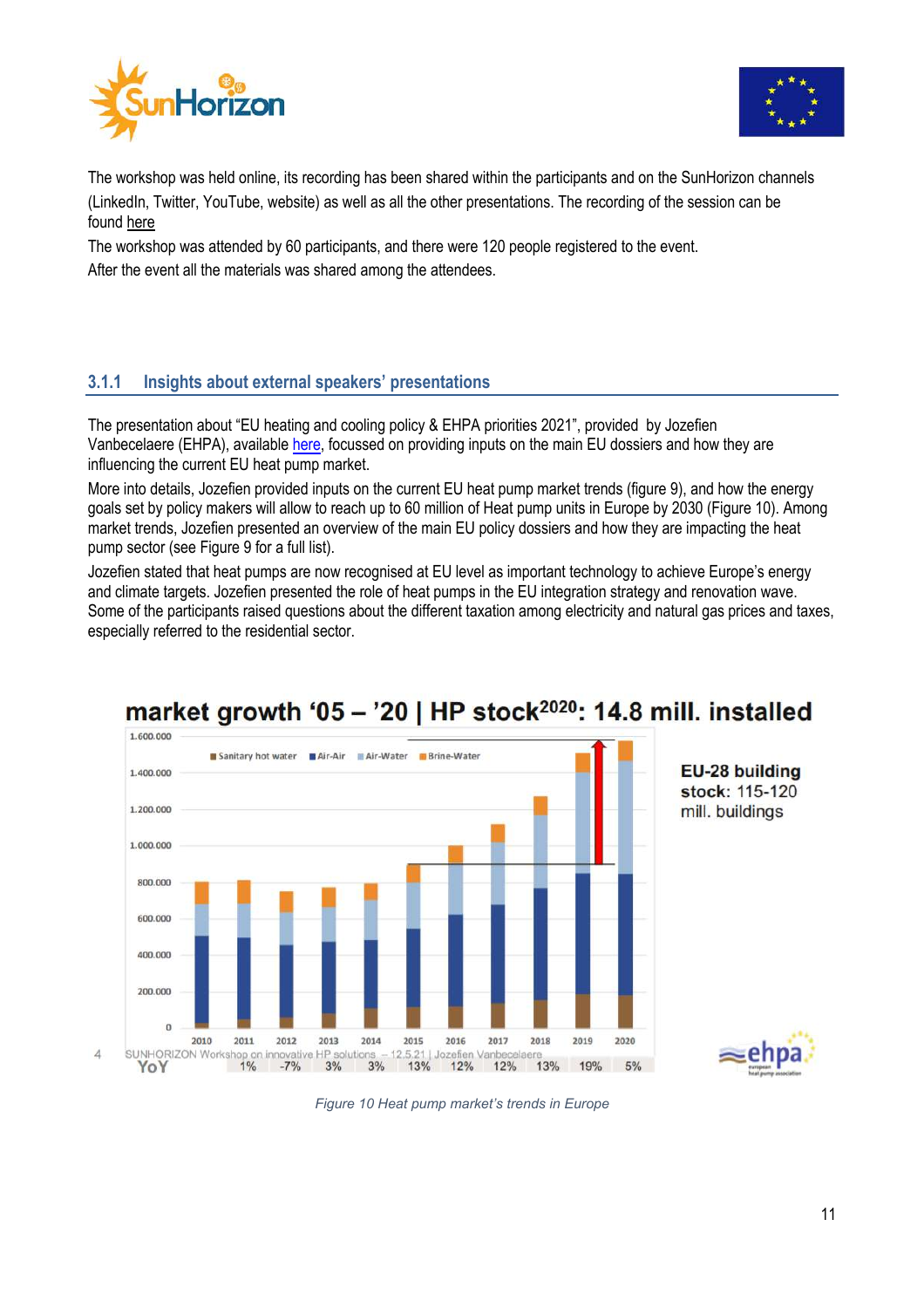



### **Legislation covering Heat Pumps**



*Figure 11 list of main Eu policy dossiers presented*

The following questions were addressed:

- what is the difference between SunHorizon technology packages and conventional technologies on the market?
- What is your personal expectation on the future of heat pumps and how SunHorizon can contribute to it?
- What is the main barrier you are facing in the technology package implementation?
- what are the expectations for the future replication of SunHorizon technology packages?

The conclusions were:

- The expectation is that if in the future, RES will increase in the power grid system, the electricity costs is expected to down and the SunHorizon technology packages will be more competitive compared to gas-fired systems. Industry can deliver heat pumps but, «We need framework conditions, that trigger end-user demand» and stop fossil fuel subsidies. For instance, as gas is still cheaper than electricity cost and the dwelling owners want to prioritize the reduction of bills costs, that means that the gas-fired systems are prioritized instead of electricity-driven systems.
- The expectation is that heat pumps will play a much greater role in the energy systems, whether they are used in district heating and cooling networks or use for demand response programmes in the electricity grid. Furthermore, cooling demand is expected to grow and people have more climate awareness and therefore with more willing to change to fossil-fuel free solutions, so heat pumps will be the main technology to supply that. SunHorizon technology packages could be a solution in these cases as they lower the emissions compared to conventional solutions, are optimized, and as they are combined with solar the performance is higher.

#### **3.1.2 Stakeholders' workshop outcomes**

This workshop was a great opportunity to present the SunHorizon TPs and heat pump innovation to an extended audience of experts from the heat pump and ESCOs sector. Thank to this event we manage to have direct feedback from the external audience on the goals set by the project, innovation of our TPs, and social and economic impacts.

In both stakeholders' workshops organised, we had active engagement with the audience, and we manage to have a concrete feedback on our technological and social offer.

The inputs are taken into consideration for the development of further communication and dissemination activities.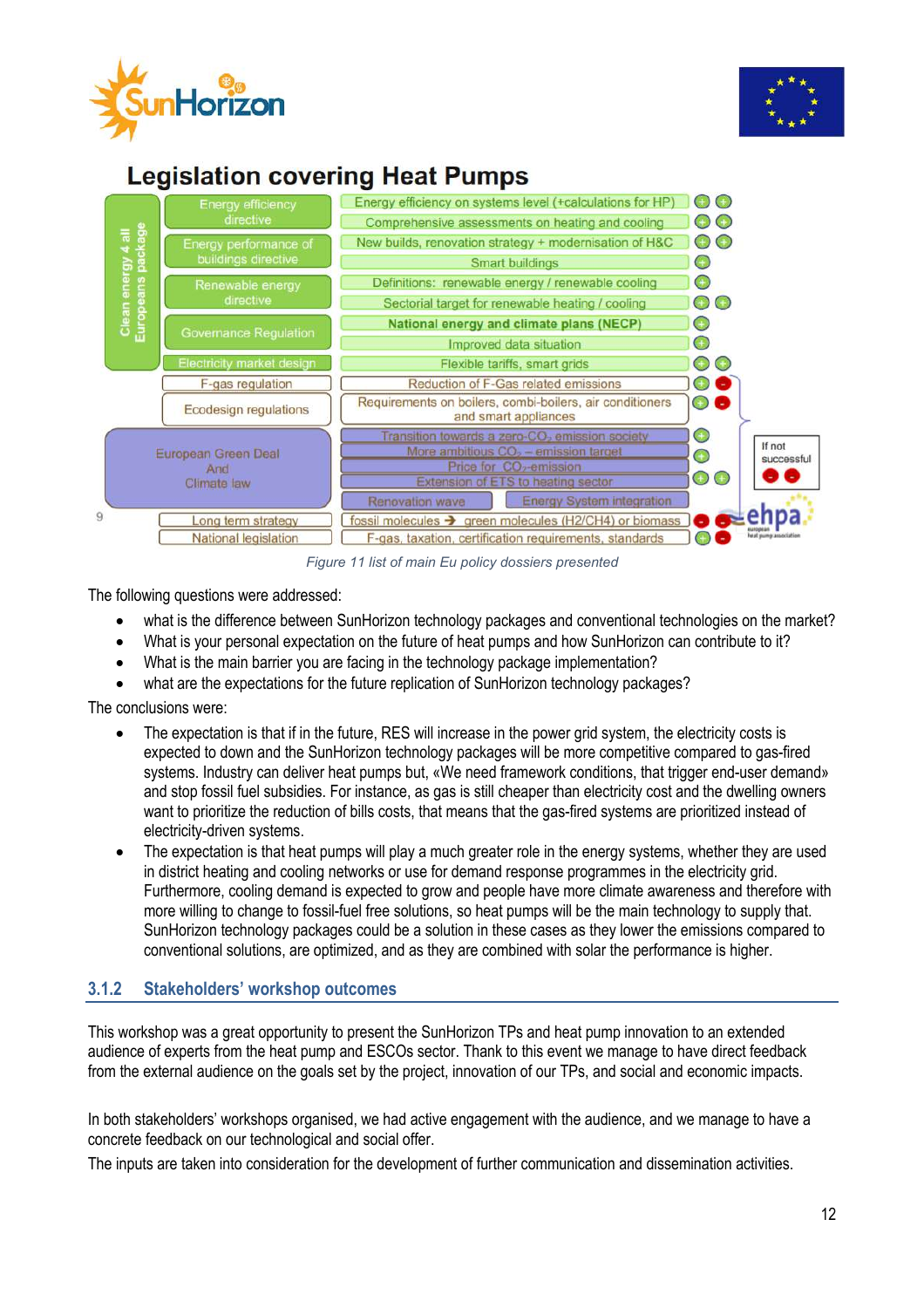



To investigate the level of satisfaction among the stakeholders who attended the webinar, a survey post event has been shared. In the survey we asked about the level of satisfaction within the presentations, which were considered the most interesting topics, if they will attend in other similar events in the future and if they had any suggestions to be share.

#### **3.1.2.1 Surveys on regulatory framework for standardization and certification of SunHorizon technologies**

In Work Package 7, Task 7.4 – "Regulatory and non-technical framework: standardization and certification pathway", RINA has carried out two surveys addressed to stakeholders and technology providers (e.g.: partners involved in SunHorizon).

The scope of these surveys is to identify, by means of questionnaires, standardization and certification pathways and nontechnical barriers for market entry of SunHorizon technologies.

Specifically, as regards:

Stakeholders' survey: questionnaire is aimed at investigating their perception about SunHorizon technologies (heat pumps and solar thermal integration) as potential turnkey technologies of new Heating & Cooling (H&C) sector.

The final scope is the identification of regulatory and non-technical framework for standardization and certification of SunHorizon technologies and to identify non-technical aspects that may pose limitation to market entry, including legislative/regulatory restriction, if any, and how to overcome the barriers;

• Technology providers' survey: questionnaire aims at supporting the analysis of regulatory and non-technical framework for standardization and certification of SunHorizon technologies, based on the inputs of the technology providers.

The results of these surveys will be included in deliverable D7.7 - "Report on standardization and non-technical barriers" (Task 7.4).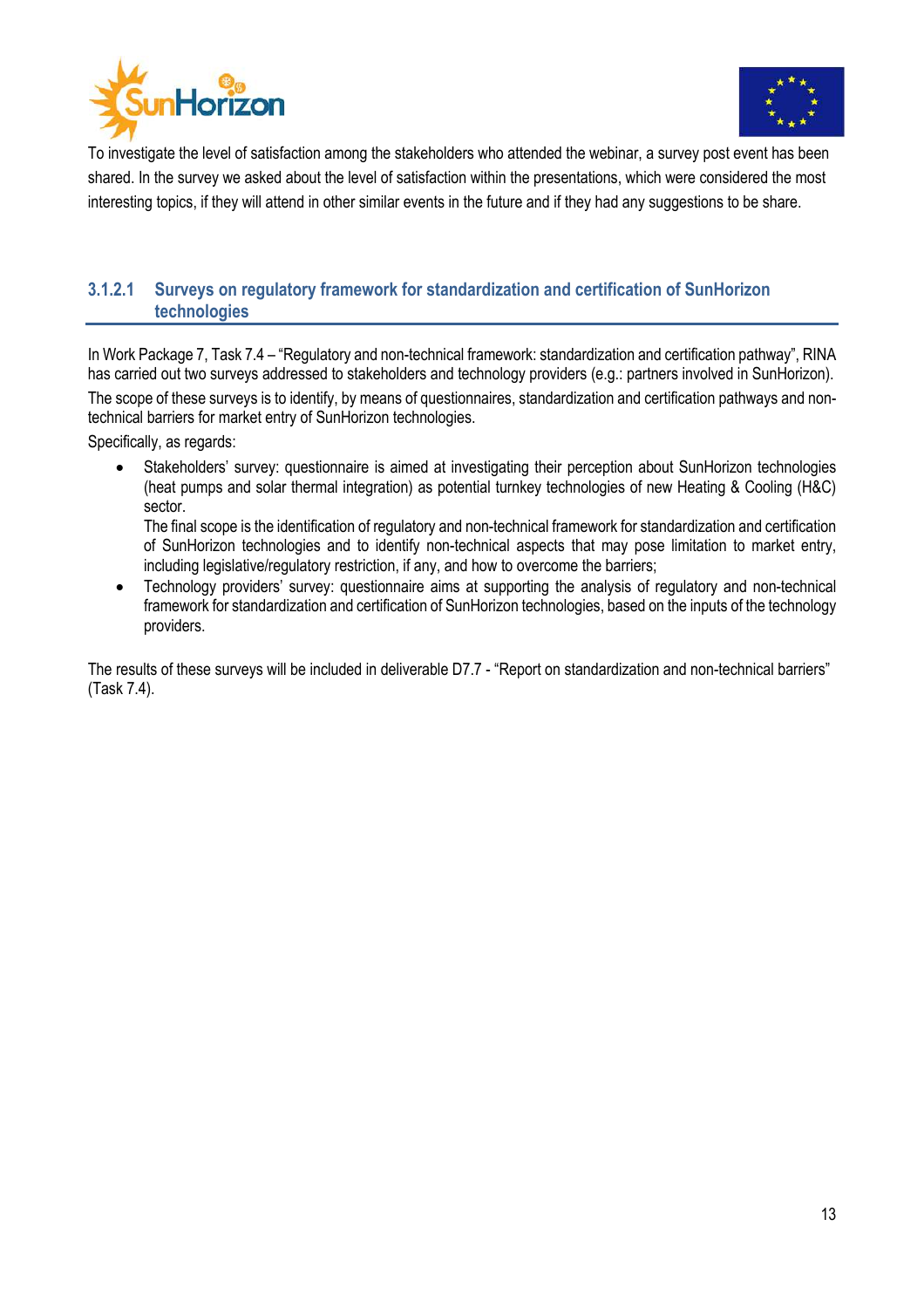



### **4 Stakeholder engagement in 2022 onwards**

For the next two years of the project, the stakeholders' engagement will be continuously strongly enhanced, thanks to project partners, to present project's results from the demonstration campaign, the validation of the tools developed within the project and received insights from different stakeholders (ESCOs, HP manufacturers, etc.)

The project will be disseminated through events and conferences, such as CLIMA 2022 the 14th REHVA HVAC World Congress, which is the leading international scientific congress in the field of heating, ventilation and air conditioning (HVAC) that will happen on 22nd – 25th May 2022 in Rotterdam (The Netherlands). An abstract has been submitted to present the preliminary results of the proactive maintenance tool and the advance efficient controller, that is applied to the solar-driven heat pumps technology packages. This will allow to continuously disseminate the results and engage with stakeholders.